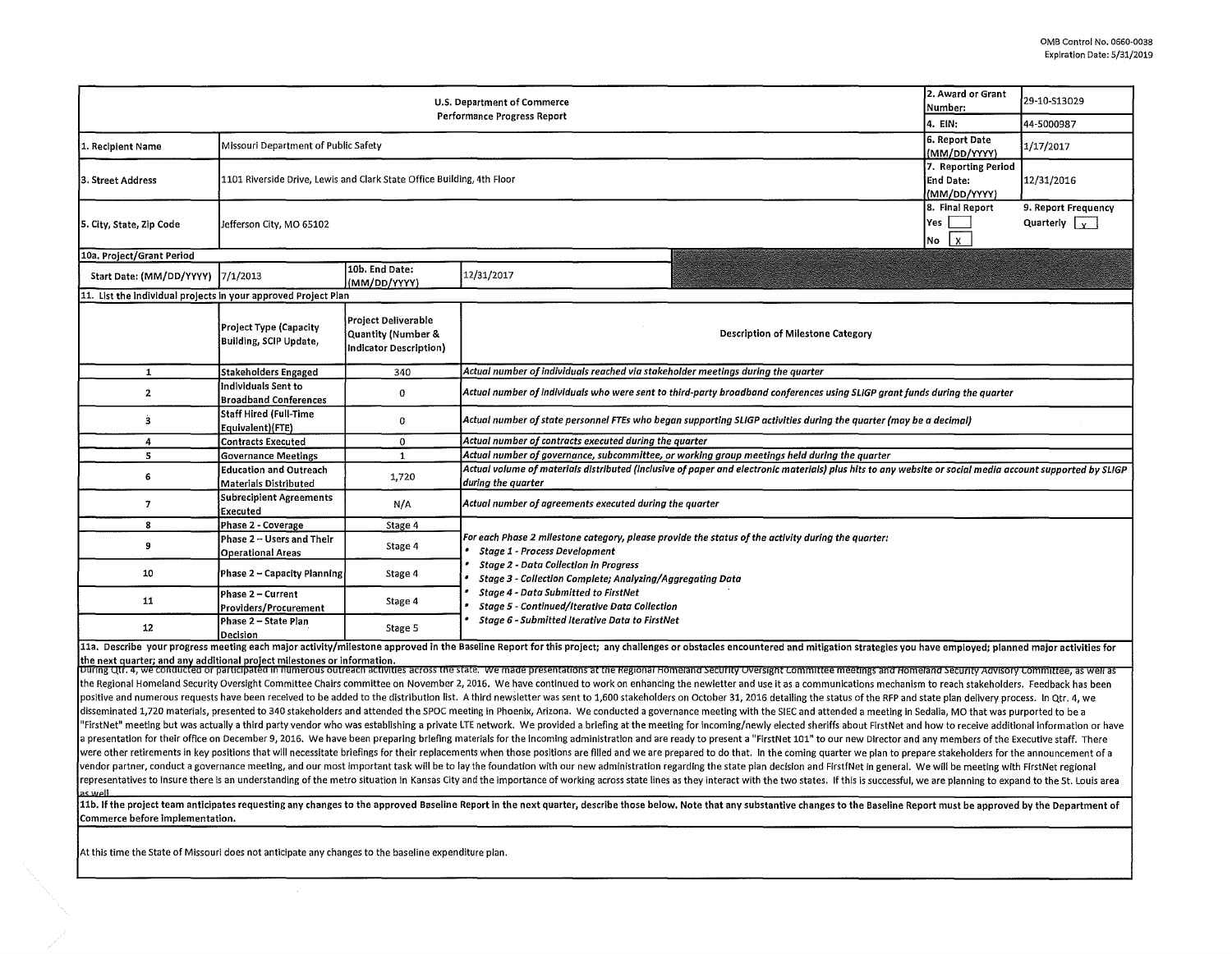llc, Provide any other information that would be useful to NTIA as it assesses this project's progress.

As the RFP comes closer to award, we will be conintuing to keep key influencers informed and will be working with Executive Branch staff to lay the transitional groundwork of FirstNet for a new administration. The State of that the SLIGP timeline is not alighned with the FirstNet presentation of the Missouri State Plan to the new Governor. We are requesting NTIA to develop a SLIGP 2 program to allow states like Missouri to continue education the new Governor and Executive Branch staff and for public safety stakeholders across the state. We continue to keep the current administration informed about the opt in/opt out decision as well as issuing an RFP or RFI at pros/cons to each option.

lld. Describe any success stories or best practices you have identified. Please be as specific as possible.

During this quarter we experimented with new Microsoft software to deliver our newsletter. The SWAY software is user friendly and allowed us the ability to incorporate items from the FirstNet website, links to videos, and make the newsletter more visually appealing. Feedback was positive.

12, Personnel

12a. **If** the project is not fully staffed, describe how any lack of staffing may impact the project's time line and when the project will be fully staffed.

N/A

| 12b. Staffing Table - Please include all staff that have contributed time to the project. Please do not remove individuals from this table. |      |                                                                                          |                     |  |  |  |
|---------------------------------------------------------------------------------------------------------------------------------------------|------|------------------------------------------------------------------------------------------|---------------------|--|--|--|
| Job Title                                                                                                                                   | FTE% | Project (s) Assigned                                                                     | Change              |  |  |  |
| Director / SWIC / SPOC                                                                                                                      | 0.5  | Provide oversight and coordination for the SLIGP project                                 | Cont. work on SLIGP |  |  |  |
| Assistant Director                                                                                                                          | 0.5  | Provide technical support and oversight to SLIGP project                                 | Cont. work on SLIGP |  |  |  |
| Project Manager                                                                                                                             | 1.00 | Responsible for accomplishing objectives by planning and evaluating project activities   | Cont. work on SLIGP |  |  |  |
| Ass't. Project Manager                                                                                                                      | 1.00 | Coordinate project activities to ensure cost, schedule, and quality standards are met    | Cont. work on SLIGP |  |  |  |
| <b>Project Specialist</b>                                                                                                                   | 1.00 | Provide project management support to deliver projects within budget and deadlines       | Cont. work on SLIGP |  |  |  |
| Project Specialist (Ass't)                                                                                                                  | 1.00 | Provide project management support to deliver projects within budget and deadlines       | Cont. work on SLIGP |  |  |  |
| Educ./ Outreach Coord.                                                                                                                      | 1.00 | Responsible for coordination and implementation of public safety broadband program       | CONT. work on SLIGP |  |  |  |
| <b>Grant Specialist</b>                                                                                                                     | 1.00 | Administers the grant for lifecycle process and coordinates implementation with the SWIC | Cont. work on SLIGP |  |  |  |
| Part-time Attornev                                                                                                                          | 0.25 | Responsible for negotiating, writing, and executing agreements and contracts             | Cont. work on SLIGP |  |  |  |
| Full time Office support                                                                                                                    |      | Administrative support for the public safety broadband initiative                        | Cont. work on SLIGP |  |  |  |
|                                                                                                                                             |      |                                                                                          |                     |  |  |  |

## 13. Subcontracts (Vendors and/or Subrecipients) **N/A**

**13a. Subcontracts Table** - **Include all subcontractors. The totals from this table must equal the "Subcontracts Total" in Question 14f.** 

| pour oupcommand manches and authorities and countries into the countries and manchester out and capture in Question A in |                                  |                                 |                      |                               |                   |                 |                                    |                                   |  |  |
|--------------------------------------------------------------------------------------------------------------------------|----------------------------------|---------------------------------|----------------------|-------------------------------|-------------------|-----------------|------------------------------------|-----------------------------------|--|--|
| Name                                                                                                                     | <b>Subcontract Purpose</b>       | <b>Type</b><br>(Vendor/Subrec.) | RFP/RFQ Issued (Y/N) | Contract<br>Executed<br>(Y/N) | <b>Start Date</b> | <b>End Date</b> | l Total Federal Funds<br>Allocated | Total Matching Funds<br>Allocated |  |  |
| <b>MACOG</b>                                                                                                             | Regional Stakeholder Meetings    | Contract                        |                      |                               | 1/1/2014          | 6/30/2015       | \$285,000.00                       | \$0.00                            |  |  |
| <b>IMCP</b>                                                                                                              | SCIP Update, Content Development | lContract                       |                      |                               | 10/1/2014         | 6/30/2015       | \$0.00                             | \$162,857.00                      |  |  |
| ITBD                                                                                                                     | Phase II Support                 | Contract                        |                      |                               | TBD               | TBD             | \$537,042.00                       | \$120,796.00                      |  |  |
|                                                                                                                          |                                  |                                 |                      |                               |                   |                 |                                    |                                   |  |  |
| [13b. Describe any challenges encountered with vendors and/or subrecipients.]                                            |                                  |                                 |                      |                               |                   |                 |                                    |                                   |  |  |
|                                                                                                                          |                                  |                                 |                      |                               |                   |                 |                                    |                                   |  |  |

At this time no challenges have been encountered in this quarter.